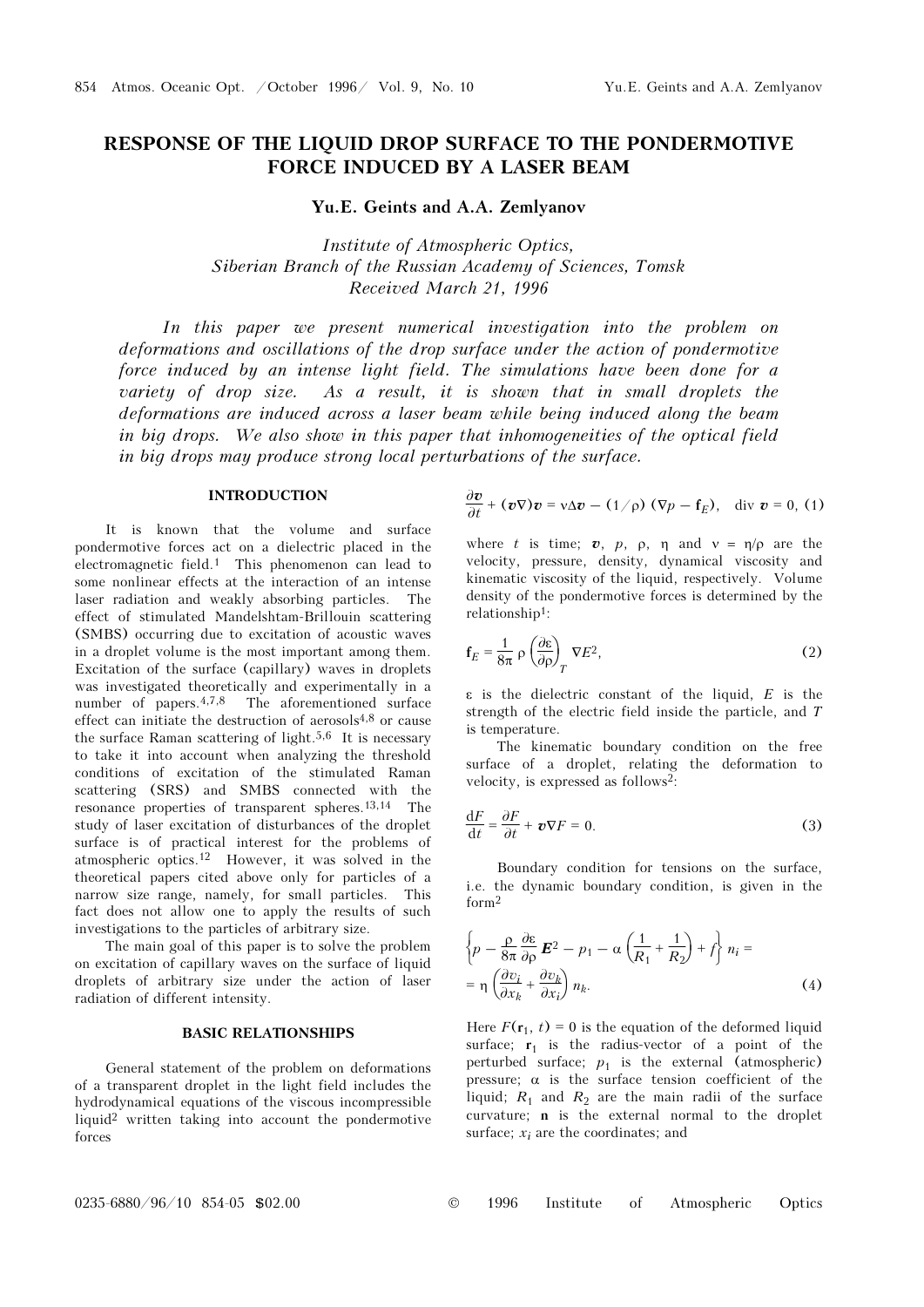$$
f = \frac{\varepsilon - 1}{8\pi} \left[ (\varepsilon - 1) \; (\mathbf{En})^2 + E^2 \right]
$$

is the jump of the normal component of the electromagnetic field strength on the liquid surface.<sup>1</sup> One should take into account, in Eqs. (1) and (4), only low frequency components relative to the frequency of the incident light field.

The statement of the problem in the integral form on hydrodynamical effects in nonabsorbing liquid particle in the intense light field is based on the energy conservation law. It is known that the change of kinetic energy in the field of mass forces is given by the expression<sup>2</sup>

$$
\frac{\partial}{\partial t} \int_{V} \frac{\rho v^2}{2} dV = -\int_{S} \left[ \rho v \left( \frac{v^2}{2} + \frac{p}{\rho} \right) - (\nu \sigma) \right] d\mathbf{S} -
$$

$$
- \int_{V} \sigma_{ik} \frac{\partial v_i}{\partial x_k} dV - \int_{V} \mathbf{f} v dV.
$$
(5)

Here  $\sigma$  is the viscous tension tensor; V is the volume, S is the deformed liquid surface;  $dS = ndS$ .

Subsequent study will be performed under conditions of small deformations of the surface of weakly viscous incompressible liquid. The condition of small deformations means that  $|\xi| = |\mathbf{r}_1 - \mathbf{r}_0| \ll 1$ , where  $r_0$  is the vector of the point on nonperturbed droplet surface; ξ is the vector of the surface displacement. The flow inside the droplet can be considered as potential in a low viscosity approximation considered as potential in a low viscosity approximation<br>  $(\nabla \times \mathbf{v} = 0)$ . The exception is the boundary layer area<br>
with the thickness<br>  $l_b = r_0(\text{Re})^{-1/2}$ , with the thickness

$$
l_{\rm b} = r_0(\text{Re})^{-1/2},
$$

where  $r_0 = |\mathbf{r}_0|$  is the droplet radius and Re is the Reynolds number.2 The velocity of liquid for the potential flow has the form

 $v = \nabla \Phi$ .

and the vector of the displacement of the droplet surface is

$$
\xi(\theta, \varphi) = \int_{0}^{t} \nabla \Phi \, dt',
$$

where  $\Phi$  is the velocity potential, satisfying the Laplace equation in the case of incompressible liquid

 $\Delta \Phi = 0$ .

Under the conditions when  $l_b \ll r_0$ , all terms in Eq. (5) can be determined based on the ideal liquid flow approximation. This is possible, because the velocity and its derivatives for the flow of liquid with free surface do not vary significantly in the boundary layer.2 Thus, when calculating the corresponding volume integrals in Eq. (5) one can ignore the difference between velocities and their derivatives in the vortex flow area and in the area of the ideal liquid flow in the case of the small size area. The correct use of the potential flow approximation for calculating the surface integral in Eq. (5) is provided by the condition of small deformations of the droplet surface.

The sum of the inverse radii of the droplet surface curvature for small displacements can be presented in spherical coordinates as follows<sup>2,10</sup>:

$$
\frac{1}{R_1} + \frac{1}{R_2} = \frac{2}{r_0} + \frac{1}{r_0^2} (L^2 - 2) \xi(\theta, \varphi),
$$

where  $\mathbf{L} = -i\mathbf{r} \times \nabla = -i \left[ \theta \frac{1}{\sin \theta} \frac{\partial}{\partial \theta} - \phi \frac{\partial}{\partial \phi} \right]$ sinθ  $\frac{\partial}{\partial \theta} - \phi \frac{\partial}{\partial \phi}$  is the angular momentum operator;  $L^2 = \frac{1}{\sin \theta}$  $\frac{\partial}{\partial \theta} \times \left( \sin \theta \frac{\partial}{\partial \theta} \right) + \frac{1}{\sin \theta}$  $\sin^2\theta$  $rac{\partial^2}{\partial \phi^2}$ ; ξ =  $|\xi|$ ; *r*, θ and φ are the spherical coordinates.

Thus, taking into account the boundary conditions (4), within the framework of the assumptions performed, one obtains the following boundary condition from Eq. (5):

$$
\frac{\partial}{\partial t} \int_{S} \frac{\rho \Phi \mathbf{v}}{2} d\mathbf{S} + \int_{S} \left( \frac{2\alpha}{r_0} + p_1 \right) \mathbf{v} d\mathbf{S} +
$$
  
+  $\alpha \int_{S} \frac{(\mathbf{L}^2 - 2)}{r_0^2} \xi \mathbf{v} d\mathbf{S} + \eta/2 \int_{S} \nabla v^2 d\mathbf{S} = \int_{S} f \mathbf{v} d\mathbf{S}.$  (6)

By writing the velocity potential (as harmonic function) in the form of expansion in terms of spherical functions  $\left(\frac{r}{r_0}\right)$  $r_0$  $V_{ln}(\theta, \varphi)$ :

$$
\Phi(r, \theta, \varphi) = \sum_{ln} \Phi_{ln} \left(\frac{r}{r_0}\right)^l Y_{ln}(\theta, \varphi),
$$

where  $Y_{ln}(\theta, \varphi)$  is the spherical harmonic, one obtains the system for stimulated oscillations of the droplet surface from Eq. (6) by differentiation with respect to time:

$$
\frac{\mathrm{d}^2 \Phi_{ln}}{\mathrm{d}t^2} + \frac{2}{t_l} \frac{\mathrm{d}\Phi_{ln}}{\mathrm{d}t} + \Omega_l^2 \Phi_{ln} = \frac{1}{\rho} \frac{\mathrm{d}f_{ln}}{\mathrm{d}t},\tag{7}
$$

where  $f_{ln} = \int$ 0 2π  $d\varphi \int$ 0 2  $f(t,r_0)$   $Y_{ln}^*(\theta,\varphi)$  sin  $\theta$  d $\theta$ ;

 $t_l = \frac{r_0^2}{2v(2l + 1)(l - 1)}$  is the characteristic time of damping of the oscillations due to viscosity forces;  $\Omega_l = \left[ \frac{l (l - 1) (l + 2) \alpha}{\rho r_0^3} \right]$  $\rho r_0^3$ 1/2 is the natural (Rayleigh) frequency of the droplet oscillations. The asterisk means the complex conjugation. Equation (7) is completed by the initial condition  $\Phi_{ln}(0) = d\Phi_{ln}(0) / dt = 0.$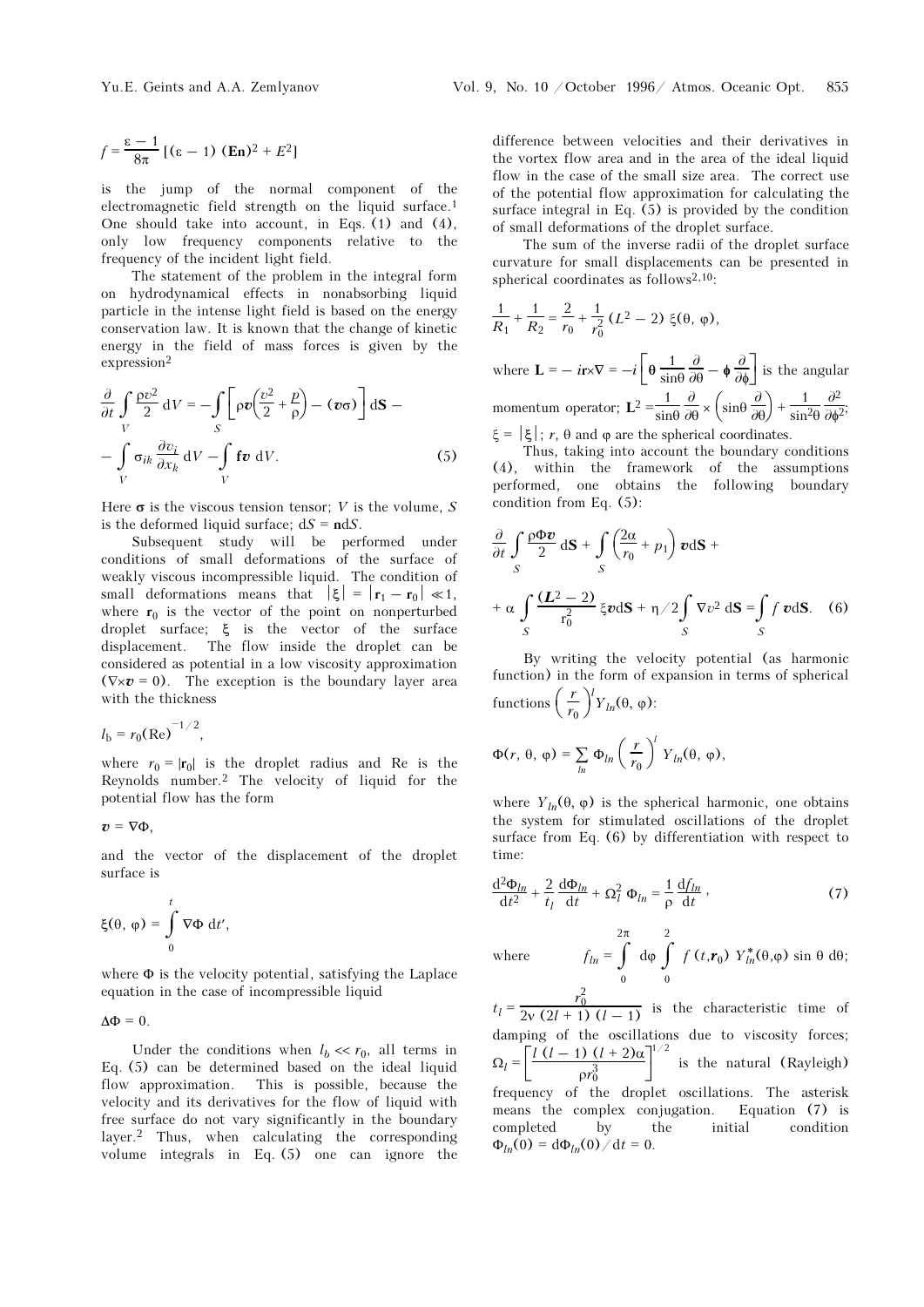The following equation for coefficients of the expansion of the surface displacement into a series over spherical functions  $\xi(t, \theta, \varphi) = \sum_{\text{ln}} \xi_{\text{ln}}(t) Y_{\text{ln}}(\theta, \varphi)$ 

follows from Eq. (7)

$$
\frac{\mathrm{d}^2 \xi_{ln}}{\mathrm{d}t^2} + \frac{2}{t_l} \frac{\mathrm{d}\xi_{ln}}{\mathrm{d}t} + \Omega_l^2 \xi_{ln} = \frac{l f_{ln}}{\rho r_0},\tag{8}
$$

It differs from Eq. (7) in its right-hand side. Initial conditions for Eq. (8) have the form  $\xi(0) = \frac{d\xi(0)}{dt} = 0.$ 

It should be noted that the equations (7) and (8) of analogous form can be obtained only from the boundary condition (4) without the use of integral equation (5), even if one assumes that the liquid flow is the potential one. The pressure in the liquid is related to the potential Φ:

$$
p = \frac{\rho}{8\pi} \left(\frac{\partial \varepsilon}{\partial \rho}\right)_T E^2 - \rho \frac{\partial \Phi}{\partial t}.
$$

However, the coefficient at the first derivative  $(2/t_i)$ , characterizing the damping in the system, is determined inaccurately. Therefore, in Ref. 7, where the equation of oscillation was derived based on Eq. (4), the corresponding coefficient was introduced based on phenomenological considerations allowing for the law of mechanic energy dissipation at weak oscillations of the liquid ball surface.<sup>3</sup>

One should give some comments concerning the form of the stimulating force in Eq. (8). The matter is that in some papers devoted to the problem of the liquid flow in droplets at the presence of the light fields (for example, Refs. 6, 9 and 10) the expressions for the forces are given not accurately. Thus, the limits of applicability of the estimates and calculations performed in these papers for the cases, when the effect of pondermotive forces is essential, are not clear,6,10 or are valid only within certain range of liquid particles size.<sup>9</sup>

The equations for weak oscillations (7) and (8) are obtained in most rigorous way in this paper. The case is a limitation, when weakly viscous liquid approximation is not valid. If one estimates  $\text{Re} \sim \Omega_2 r_0^2/v$  the condition of smallness of the boundary layer is broken, for example, for water droplets with the size  $r_0 \le 0.03$  μm. To study such oscillations, one should use other methods (see Ref. 11).

To solve Eq. (8), it is necessary to know the form of the function  $f(r)$ , based on the Mie solution for the light field inside the droplet. It is known that such a solution for the sphere and the linearly polarized wave incident on it has the form enabling the field to be presented as a series over spherical harmonics:

$$
\mathbf{E}(r, \theta, \varphi) = \frac{E_0}{2kr} \sum_{l=1}^{\infty} (-i)^{l+1} [b_e(x_a) \mathbf{M}_{l,1}(\theta, \varphi) \psi_l(r) +
$$
  
+  $\frac{1}{k} c_m(x_a) \nabla \times \mathbf{M}_{l,1}(\theta, \varphi) \psi_l(r)] + \text{c.c.},$  (9)

where  $b_e$  and  $c_m$  are the amplitudes of the partial harmonics (Mie coefficients<sup>15</sup>);  $x_a$  is the diffraction parameter of the particle;  $k$  is the wave number inside the particle;  $\mathbf{M}_{l,m}(\theta, \varphi) = \frac{i}{\left[l(l+1)\right]^{1/2}} \mathbf{L} Y_{l,m}(\theta, \varphi)$ are the "evenB and "oddB spherical vector-harmonics<sup>15</sup>;  $E_0 = |\mathbf{E}_0|$ ;  $\mathbf{E}_0$  is the light field incident on the particle.

It is possible to solve the problem for the case of the uniform electromagnetic field inside the droplet. Then

$$
\mathbf{E} = \frac{3}{\varepsilon + 2} \mathbf{E}_0; f = \frac{\varepsilon - 1}{8\pi} [(\varepsilon - 1) E^2 \cos^2 \theta + E^2],
$$

and the coefficients of expansion of the function f over spherical functions are

$$
f_{ln} = 6 \sqrt{\frac{4\pi}{5}} \frac{E_0^2}{8\pi} \frac{(\varepsilon - 1)^2}{(\varepsilon + 2)^2} \, \delta_{2l} \, \delta_{0n}.\tag{10}
$$

Here  $\delta_{mk}$  is the Kronecker delta-function ( $\delta_{mk} = 1$  at  $m = k$ , and  $\delta_{mk} = 0$  at  $m \neq k$ ). As follows from Eq. (10), only elliptical oscillations occur in small droplets.

#### RESULTS OF NUMERICAL CALCULATIONS

The system of equations (8) was numerically solved in two stages. At the first stage, the values of coefficients  $f<sub>ln</sub>(t, θ, φ)$  were calculated using the Gauss quadrature and representation of the internal field in the form (9). Then the differential equations (8) were solved using the Runge-Kutt difference scheme of the fourth order. The shape of incident laser pulse was selected in the form  $I(t) = I_0 t / t_p \exp(-t/t_p)$ , where  $I_0$ and  $t_p$  are the peak intensity and duration of the pulse, respectively.

The form of the function characterizing the spatial distribution of stimulating force for water droplets of different size is shown in Fig. 1. In computations we considered only azimuthal-symmetric oscillations of a droptet surface (symmetric in an angle ϕ)

As follows from Fig. 1, the stimulating force has maxima on the droplet poles at Mie parameter  $x_a < 1$ , and they move to the equator zones, to the spherical coordinates  $\theta = \pi/2$ ,  $\varphi = 0$  and  $\varphi = 2\pi$ , respectively, for  $x_a > 1$ .

The temporal behavior of the displacement of water droplet surface  $\xi(t)/\xi_{\text{max}}$ , illustrating this effect, is shown in Fig. 2 for two directions  $\theta = 0$  and  $\theta = \pi/2$ .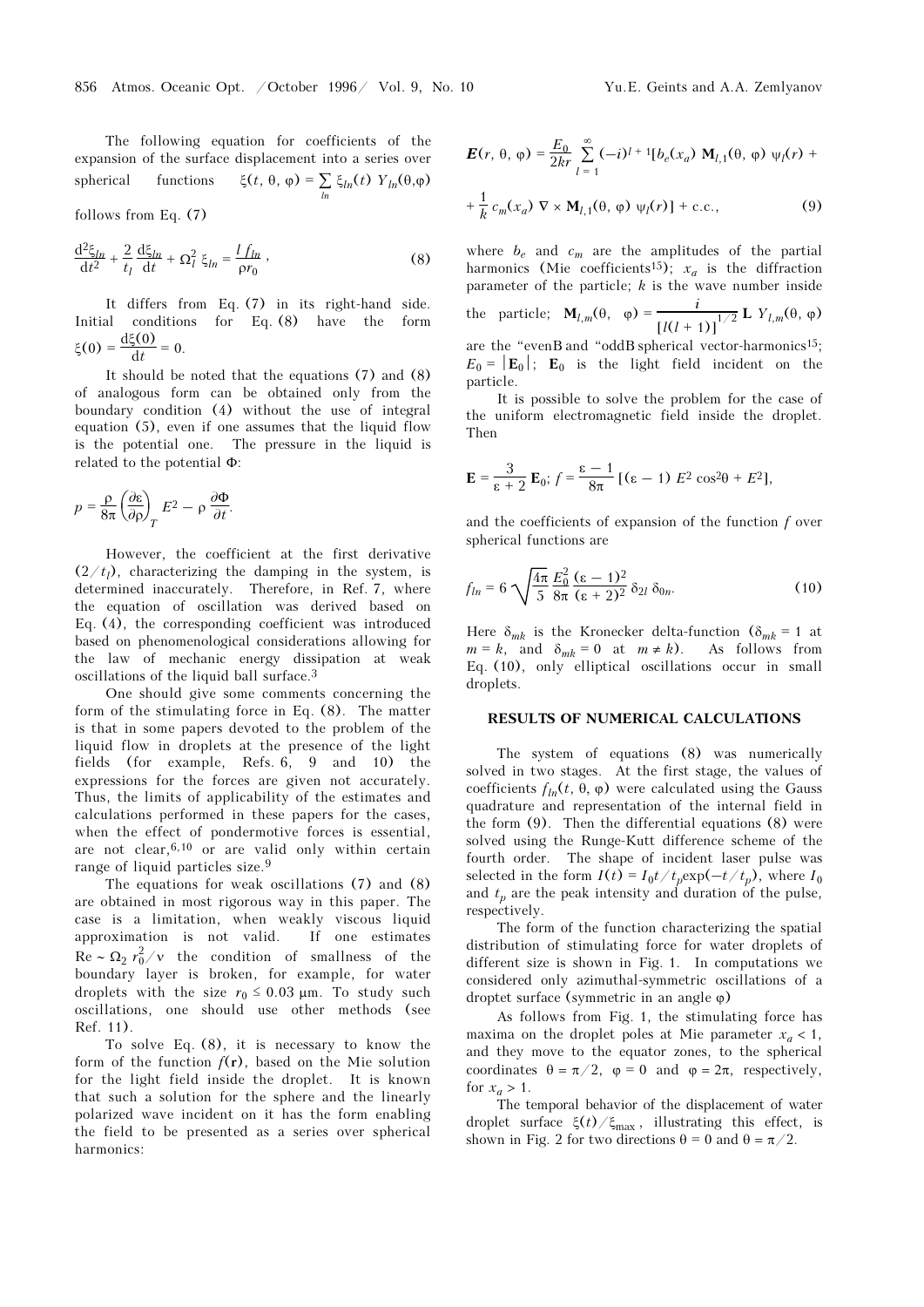

FIG. 1. The density of the normal component of the resultant pondermotive force on the surface of water droplets with the radius  $r_0 = 0.03$  (1), 0.3 (2), and 3 μm (3) as a function of polar angle θ. Z-axis is directed along the direction at  $\theta = 0-180^{\circ}$ . The incident radiation intensity was taken to be  $I_0 = 10^4$  W/cm<sup>2</sup>.



FIG. 2. Relative displacement of the surface of water droplets with  $r_0 = 0.03$  (1, 1') and  $3 \mu m$  (2, 2') as functions of time. Two directions are considered: along, at  $\theta = 0^{\circ}$ , (solid curve) and across,  $\theta = 90^{\circ}$ , the beam (dashed line) with the intensity  $I_0 = 10^8$  W/cm<sup>2</sup>, and pulse duration  $t_p = 10^{-7}$  sec.

It is well seen from the figure that the initial phase of oscillations of small and big droplets is different by  $\pi/2$ . Small particles are deformed in the direction perpendicular to the incident beam of radiation, while the big ones are deformed along the beam. Amplitudes of the oscillations are also different:  $\xi_{\text{max}}/r_0 = 3.10^{-5}$  for  $r_0 = 0.03 \text{ }\mu\text{m}$  and  $\xi_{\text{max}}$ radiation, while the big ones are deformed along the beam. Amplitudes of the oscillations are also different: for  $r_0 = 3 \mu m$  at the intensity of the incident radiation pulse  $I_0 = 10^8 \text{ W/cm}^2$  with the pulse duration  $t_p = 10^{-7}$  sec and wavelength  $\lambda = 0.53 \text{ }\mu\text{m}$ .  $\xi_{\text{max}}/r_0 = 3.10^{-5}$  for  $r_0 = 0.03$  μm and  $\xi_{\text{m}}$ <br>for  $r_0 = 3$  μm at the intensity of the incidend<br>pulse  $I_0 = 10^8$  W/cm<sup>2</sup> with the pul<br> $t_p = 10^{-7}$  sec and wavelength  $\lambda = 0.53$  μm.



FIG. 3. Temporal behavior of the partial harmonics of a water droplet with  $r_0 = 3 \text{ µm}$  and indices  $l = 2 \text{ (1)},$  $3(2), 4(3),$  and  $9(4).$ 



FIG. 4. The shape of the water droplet surface (main cross section) with  $r_0 = 25 \text{ }\mu\text{m}$  at different time moments since the beginning of the action of radiation  $(I_0 = 10^9 \text{ W/cm}^2$ ;  $t_p = 10^{-7} \text{ sec}$ , direction of incidence from left to right):  $t = 50$  (1), 80 nsec (2), 0.2 (3), 0.5 (4), 5 (5), 15 (6), 30 (7) and 40 μsec (8).